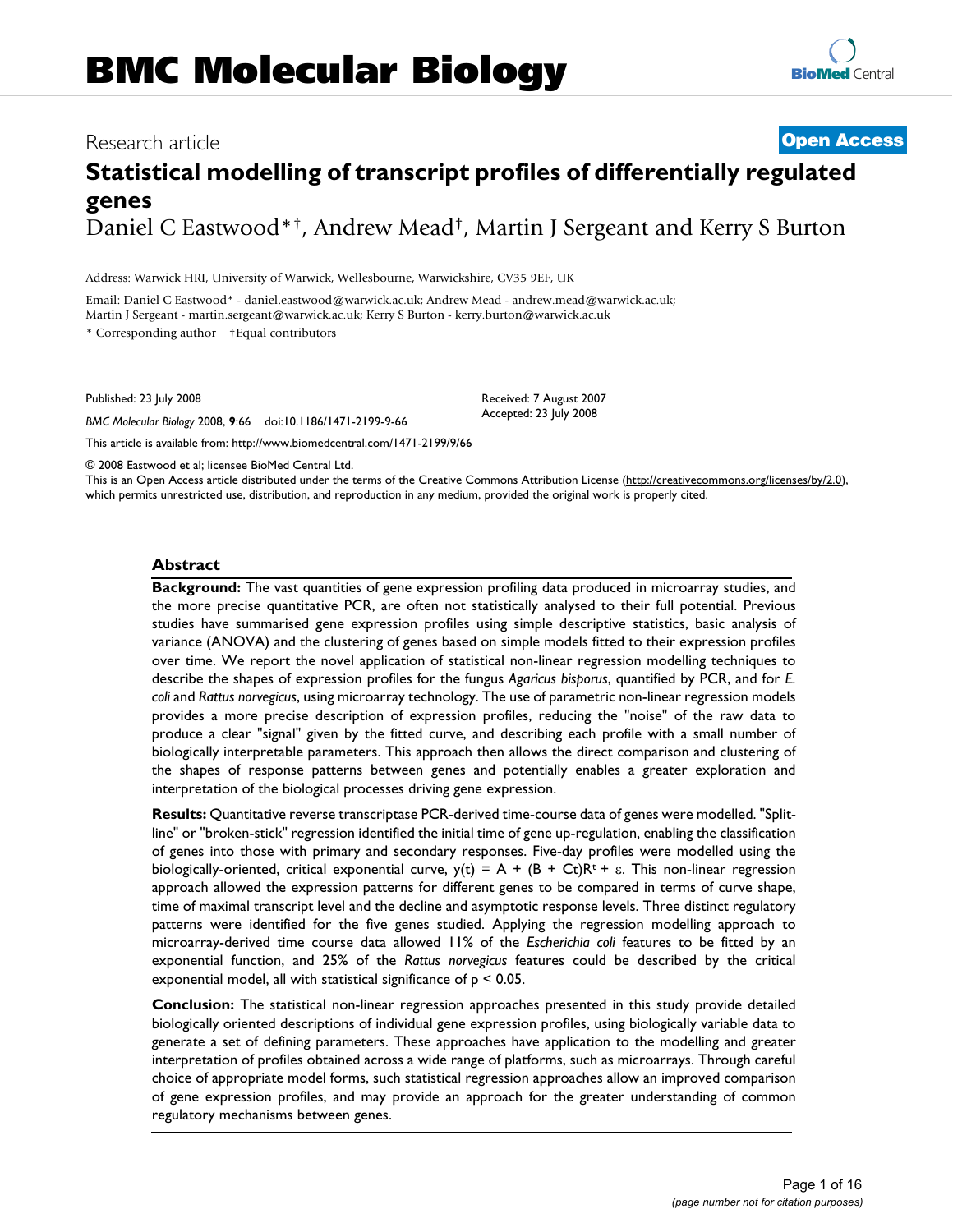# **Background**

Various statistical approaches have been specifically developed to summarise the vast quantities of data that are produced in microarray studies [[1](#page-14-0)[-3](#page-14-1)], employing analysis of variance (ANOVA), clustering and network modelling. Analysis of variance (ANOVA) has been used to identify those gene expression responses that are most affected by different treatments, often taking account of particular forms of treatment structure, such as the correlations between sample times in a time-course study [[4](#page-14-2)]. Approaches for clustering genes with similar responses range from simple methods for observed data, the calculation of correlations between genes [\[5\]](#page-14-3), through to clustering based on linear [[6](#page-14-4)] or polynomial regression [[7](#page-15-0)] or spline models [[8](#page-15-1)]. Network models are used to reconstruct transcription factor activity [[9](#page-15-2)] or infer regulatory networks [\[10](#page-15-3)], assuming a particular mechanistic model for the behaviour of each regulation function based on observed microarray gene expression data.

This paper aims to use standard statistical non-linear regression models to enhance the biological interpretation of individual gene expression profiles. Such regression models provide accessible methods to describe the shape of each gene expression profile as a function of time, thus providing an insight into the underlying processes rather than simply identifying significant differences. For example, non-linear models can be used to identify the time of a particular event in a gene expression profile, such as the time of rapid up- or down-regulation. Similarly, modelling transcript changes using parametric equations that allow biological interpretation can further allow the comparison or clustering of the shapes of the expression profiles based on biological interpretable parameters. Such non-linear regression techniques are commonly used in agronomic studies to describe responses to a range of quantitative input variables, but are not commonly used in the examination of gene expression data.

The initial model system used to investigate the potential of statistical parametric, non-linear regression approaches for gene profiling was fungal morphogenesis with data provided by quantitative reverse transcriptase PCR (qRT-PCR) which provides a more precise method than either Northern analysis or microarrays [[11](#page-15-4)]. This system encompasses a range of growth forms from vegetative mycelium to multicellular organs which enable the fungus to respond to changes in nutrition and environment, and undergo pathogenesis or reproduction. The fruiting bodies of the basidiomycete fungus *Agaricus bisporus*, the cultivated mushroom, are ideal for studying fungal morphogenesis as they are macroscopic, the tissues are clearly de-lineated (stipe, caps and gills) and the initiation of fruiting body morphogenesis is controlled environmentally. Differential screening and targeted gene cloning procedures have identified genes up-regulated post-harvest in *A. bisporus* fruiting bodies, based on Northern analysis [[12](#page-15-5)[-14](#page-15-6)]. Genes have also been identified which are expressed in developing fruiting bodies of several other fungi, including *Lentinula edodes* [[15\]](#page-15-7), *Pleurotus ostreatus* [[16](#page-15-8)], *Flammulina velutipes* [[17](#page-15-9)] and *Coprinus cinereus* (*Coprinopsis cinerea*) [\[18](#page-15-10)[,19](#page-15-11)].

This study investigated how expression profiles, generated from qRT-PCR data of differentially regulated genes in *A. bisporus* fruiting bodies, could be statistically modelled both to estimate the time of up-regulation and determine similar temporal expression patterns. The five genes chosen for profiling are functionally distinct, and therefore unlikely to have obvious common regulatory mechanisms: they are cruciform DNA binding protein, cytochrome P450II, β (1–6) glucan synthase, glucuronyl hydrolase and riboflavin aldehyde-forming enzyme [[12](#page-15-5),[20\]](#page-15-12). Whilst being functionally distinct, these genes were expected to show broadly similar patterns of expression following harvest, allowing the fitting of a single model form to all five responses. This enables the comparison of the profiles via biologically interpretable parameters rather than simply clustering genes based on the observed data. To determine the time when transcription first increased for each gene, transcript levels of each gene were examined at 3 h intervals for 24 h. Transcript levels were also measured at 24 hour intervals over 5 days. These profiles were modelled to provide directly interpretable parameter values, offering an insight into the regulation of the genes. Spatial control of gene expression was also assessed by comparing transcription in tissues of the harvested mushroom during the first 48 hours post-harvest storage.

Furthermore, this study has applied these regression modelling approaches to publicly-available microarray data sets from published studies, to identify groups of genes showing similar regulatory patterns. The potential application of this approach to fully exploit the large quantities of high-throughout data was discussed.

#### **Results**

The qRT-PCR-derived data were initially assessed to ensure suitability for further study. Standard curves show that the PCR reactions were operating at close to 100% efficiency. Melting curve analyses showed that in all cases a single product was obtained showing that the specificity of the reaction was high. The PCR control treatments showed no evidence of DNA contamination or active reverse transcription after the 85°C treatment (data not shown).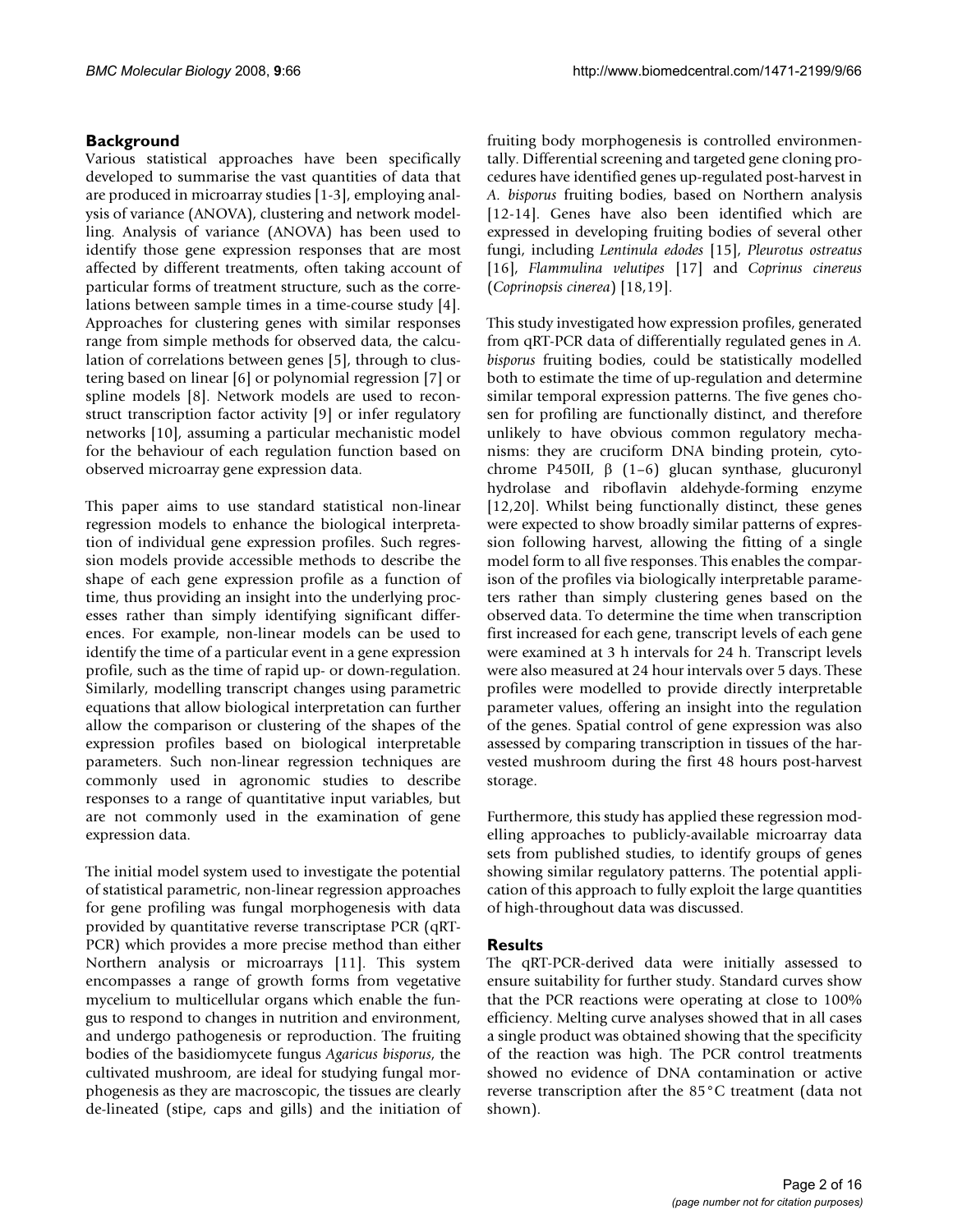#### *Comparison of methods of measuring gene expression in*  **A. bisporus**

Gene transcript levels were obtained by qRT-PCR and Northern analysis (see Additional file [1\)](#page-14-5) from the same RNA extracts obtained from the mushroom tissues. These data were then compared by calculating correlation coefficients and fitting simple linear regression relationships for Northern analysis response as a function of the qRT-PCR response, for each gene separately within each of the three experiments. Northern analysis responses increased with increasing values of the qRT-PCR response, and in most cases linear regression lines fitted well (see Additional file [2\)](#page-14-6). However, the Northern analysis response appears to reach an upper threshold at high values of the qRT-PCR response, e.g. for cruciform DNA-binding enzyme and glucuronyl hydrolase (0–5d and tissues experiments), and  $\beta(1-6)$  glucan synthase (tissues experiment). Exponential regression curves were then fitted to the responses and for ten of the 15 data sets these curves provided a better fit than the simple linear regression models (see Additional file [3\)](#page-14-7), with the curvature of the response suggesting asymptotic regression, for example, glucuronyl hydrolase, 0–5d experiment (Figure [1](#page-2-0)).

#### *Transcription in the first 24 hours (***A. bisporus***)*

The different expression patterns for each gene over the first 24 hours following harvest, as obtained using qRT-PCR, are shown in Figure [2.](#page-3-0) During this period, transcript levels increased significantly, by approximately 10 fold or

<span id="page-2-0"></span>

#### **Figure 1**

**Example showing the saturation of Northern-derived signal**. Exponential regression curve showing the relationship between the Northern analysis response (y axis) and the qRT-PCR response (x axis) for glucuronyl hydrolase during 5 days post-harvest storage. Fitted equation is  $y = 0.0746 -$ 0.0646  $*$  0.309 $\times$ , R<sup>2</sup> = 52.5 $\%$ .

more, for all genes except riboflavin aldehyde-forming enzyme (less than 2 fold). Transcript levels of cruciform DNA-binding protein increased shortly after harvest to very high levels, while for cytochrome P450II and glucuronyl hydrolase the profiles showed an initial period of little change followed by increases in transcript levels (approx. 12 and 18 h after harvest respectively). In contrast the transcript levels of β(1–6) glucan synthase increased continuously during the first 24 hours post-harvest, with a notable sudden increase at about 9 h.

'Split-line' or 'broken-stick' analysis was used to model the transcription profile data from the first 24 hours to estimate the time at which an initial increase in transcription occurred. The model was applied successfully to the transcript data for cytochrome P450II and glucuronyl hydrolase, with these data sets each described by two separate linear regression line segments, the first line having a slope of zero (Figure [3\)](#page-4-0). More precise estimates of when transcription first increased were determined in these analysis as 13.5 hours (+/- 2.1 hours (95% confidence interval)) for cytochrome P450II (Figure [3](#page-4-0)A) and 16.5 hours (+/- 2.1 hours (95% confidence interval)) for glucuronyl hydrolase (Figure [3B](#page-4-0)). This analytical approach was not successful in describing the transcription profiles of cruciform DNA-binding protein and β(1–6) glucan synthase, as there were insufficient early time points to establish an initial baseline response (line with zero slope). Transcripts of riboflavin aldehyde-forming enzyme showed no clear upward trend in the first 24 hours, and so the 'broken-stick' analysis approach was again not successful.

#### *Transcription profiling over 5 days post-harvest (***A. bisporus***)*

The 5-day transcript profiles, as obtained using qRT-PCR, showed an initial increase in transcript levels for all five genes for 1–2 days, followed by a plateau or a decline (Figure [4\)](#page-5-0). The extent of increase in transcript levels over the first two days ranged from 668 fold for cruciform DNAbinding protein, to 47 fold for riboflavin aldehyde-forming enzyme and 36 fold for glucuronyl hydrolase. Gene expression over five days storage, as measured using qRT-PCR, was modelled as a function of storage time by nonlinear regression analysis of  $log_{10}$ -transformed data using a critical exponential curve (Equation 1:  $y(t) = A + (B +$ Ct) $R^t$  +  $\varepsilon$ ). This curve was selected in preference over either the simpler single exponential curve or more complex double exponential curve, based both on the shape of the response, and a formal comparison of the goodness of fit of each model. This was achieved by comparing each more complex model to the simpler alternative (the critical exponential can be considered a simpler alternative to the double exponential, and the single exponential a simpler alternative to the critical exponential). The improve-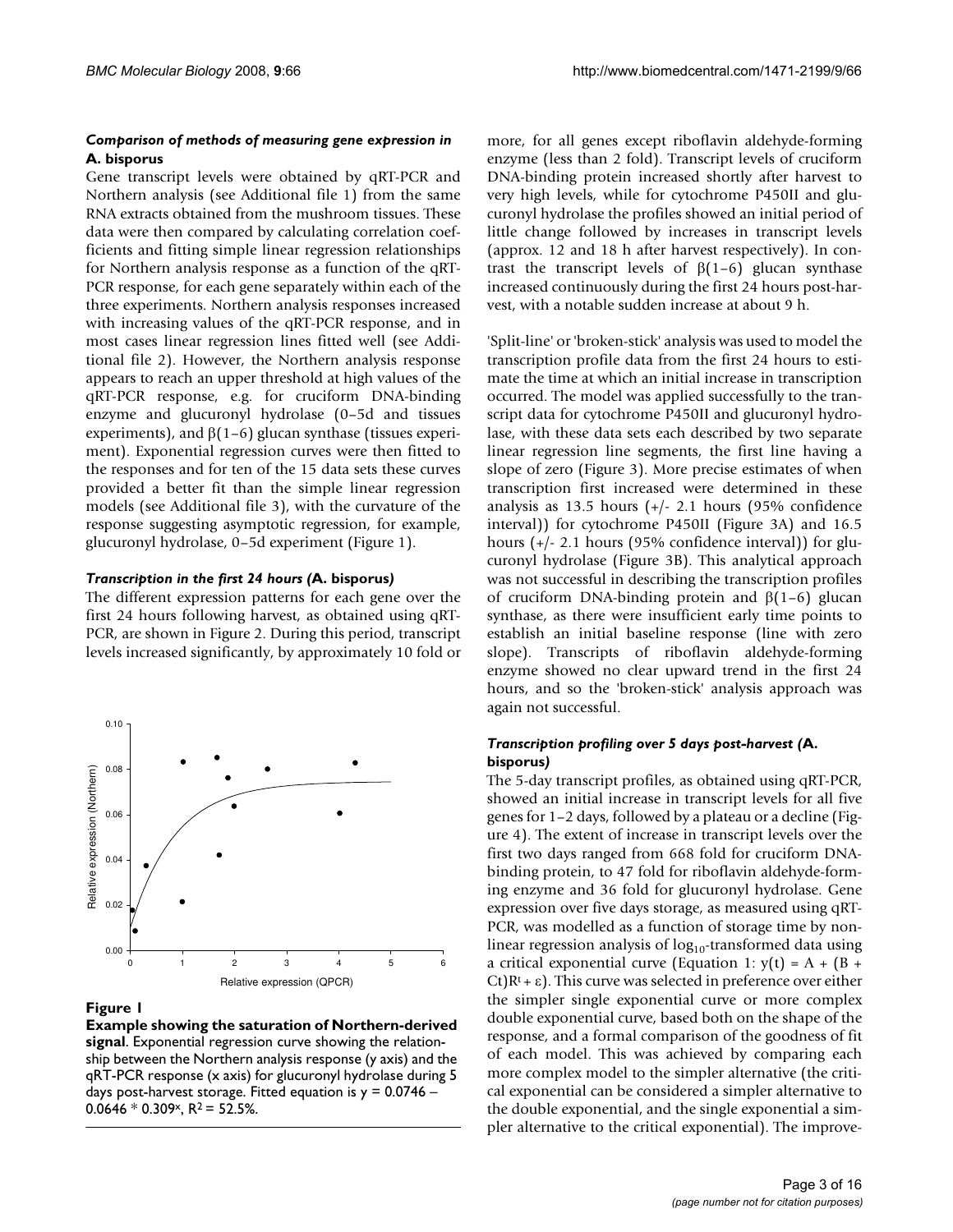<span id="page-3-0"></span>

#### $$

Gene expression during the first 24 hours post-harvest sampling at 3 hourly intervals. Mean qRT-PCR (log<sub>10</sub>-transformed) measurements of gene expression of the 5 selected genes during the first 24 hours post-harvest storage, sampling at 3 hourly intervals. Vertical lines show LSD (5%, 16d.f.) for comparing means at different times, as calculated from the residual mean square obtained from the ANOVA.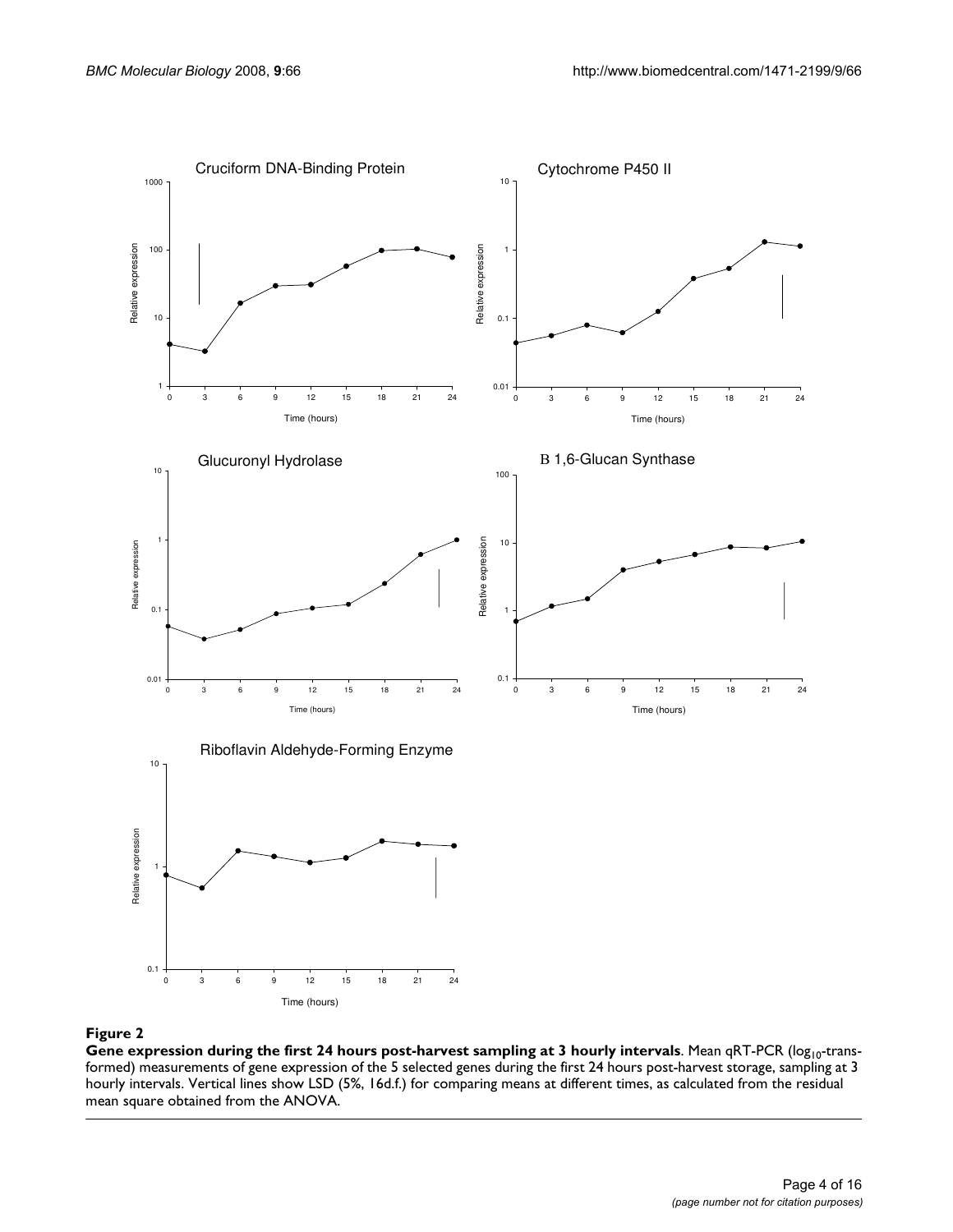<span id="page-4-0"></span>

**Broken-stick analysis showing the point of increased transcription**. A) cytochrome P450II (CYPII) at 13.5 hours (+/- 2.13 hours) and B) glucuronyl hydrolase (GHYD) at 16.5 hours (+/- 2.05 hours) in *A. bisporus* fruiting bodies over the first 24 hours following harvest, sampling at 3 hourly intervals.

ment in fit was assessed using an F-test to identify the significance of the ratio of the change in residual variance between models to the residual variance for the more complex model.

For all genes, there was a significant improvement in the fit when choosing the critical exponential rather than the single exponential, but no significant improvement when choosing the double exponential over the critical exponential (data not shown). Simultaneous fitting of the critical exponential curve to the data for all five genes allowed a comparison of the fitted parameters, and hence the detection of degrees of commonality between the patterns of expression for the genes. This analysis identified that there was no significant improvement to the fit when allowing parameter *R* (related to the curvature of the response) to be different for the five genes, and so this parameter could be constrained to be the same. However, constraining the other three parameters to be the same across all five genes resulted in significantly worse fits, though for some pairs of genes the fitted (and derived) parameters did suggest some similarities (Table [1](#page-6-0)). The different parameters (both fitted and derived) can be interpreted in terms of particular features of the shape of the response. The size of parameter *C* indicates the magnitude of the decline from the maximum expression response, whilst the ratio of *B* over *C* is related to the time to the maximum response. Parameter *A* measures the asymptotic response level after lengthy storage, *A* + *B* is the response at time  $t = 0$ , and the maximum response is dependent on all four parameters, obtained by inserting the time of maximum response into the critical exponential equation (Equation 1).

The analysis identified three distinct regulatory patterns (Figure [5\)](#page-6-1). Cruciform DNA-binding protein and cytochrome P450II were identified as having similar shaped curves (similar values of *C*) and similar times of peak transcript levels (similar ratios of *B* over *C*), despite large differences in transcript magnitudes during this five-day period (different values of both *A* and *A*+*B*). Similarly, the transcript profiles of glucuronyl hydrolase and riboflavin aldehyde-forming enzyme shared a common curve shape (similar values of *C*) and similar transcript values for both the initial and asymptotic parts of the curve (similar values of both A and *A*+*B*). The time of maximum transcript level of each of these genes was later than for the other genes examined (larger ratios of *B* over *C*). The 5 day β(1– 6) glucan synthase profile had a different curve shape with the earliest peak of transcript level (smallest ratio of *B* over *C*) followed by a rapid decline (largest value of *C*, smallest value of *A*).

#### *Transcript expression between tissues (***A. bisporus***)*

Transcript levels of each gene were measured in stipe, cap and gill tissues of harvested mushrooms over 2 days storage, using qRT-PCR (Figure [6\)](#page-7-0). Differences in transcript levels, between tissues, between storage times and due to the interaction of these two factors, were assessed using ANOVA. Average transcript levels of cruciform DNA-binding protein, cytochrome P450II, glucuronyl hydrolase and  $β(1-6)$  glucan synthase in stipe and cap tissues were similar and significantly higher than in the gills. For riboflavin aldehyde-forming enzyme, transcript levels were significantly higher in the stipe tissue compared with the cap or gills, which had similar levels. Despite differences in transcript levels observed between the tissues, all genes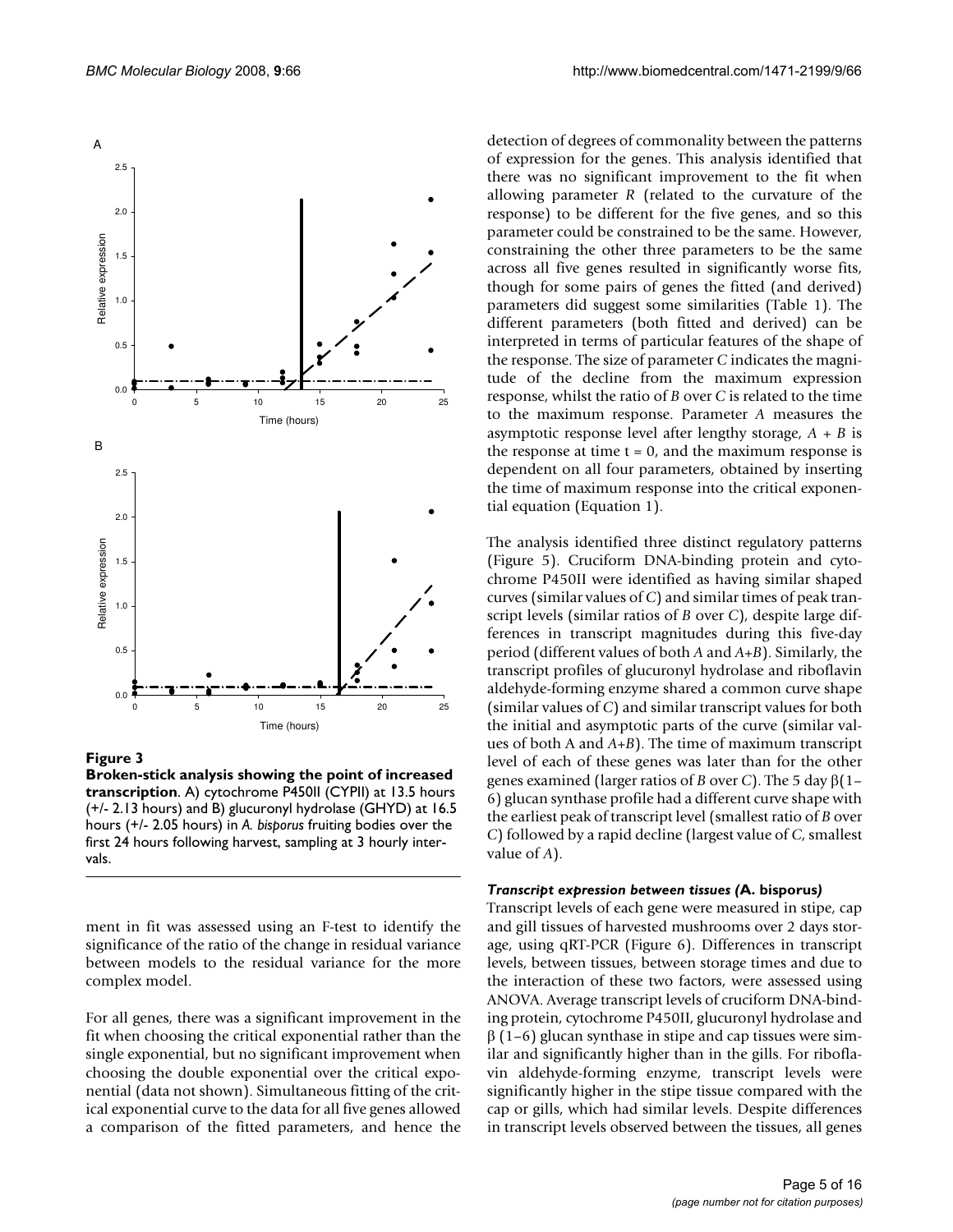<span id="page-5-0"></span>

Gene expression over 5 days post-harvest development. Mean qRT-PCR (log<sub>10</sub>-transformed) measurements of gene expression of the 5 selected genes during 5 days post-harvest storage, sampling at 24 hour intervals. Vertical lines show LSD (5%, 10d.f.) for comparing means at different times, as calculated from the residual mean square obtained from the ANOVA.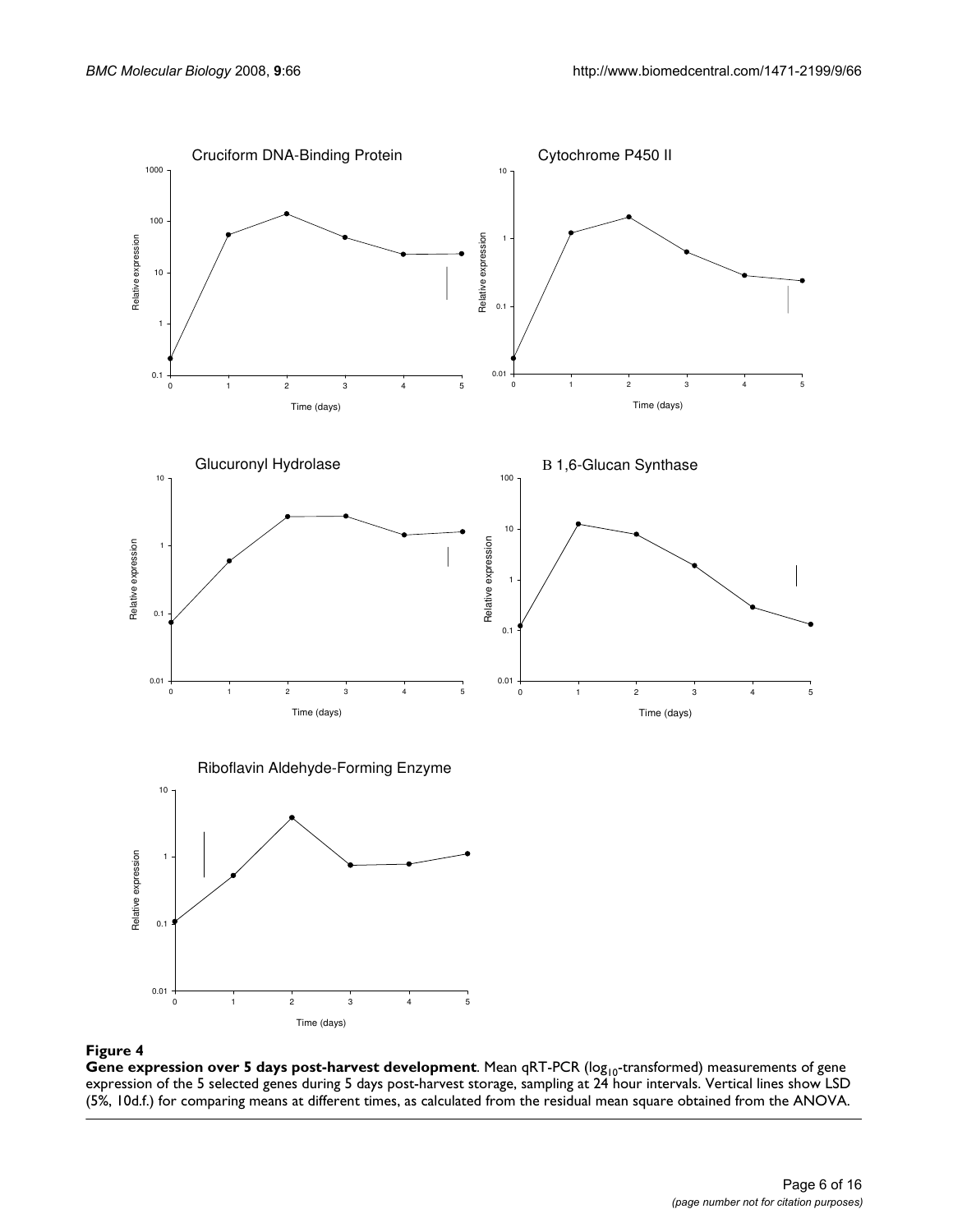|             |          | Fitted parameters |        |          | Derived descriptors |                                          |                     |
|-------------|----------|-------------------|--------|----------|---------------------|------------------------------------------|---------------------|
|             | A        | в                 | C      | $A + B$  | $-B/C$              | Time of<br>maximum<br>response<br>(days) | Maximum<br>response |
| <b>CBP</b>  | 1.886    | $-3.426$          | 7.801  | $-1.540$ | 0.439               | 1.814                                    | 1.753               |
| CYP II      | $-2.572$ | $-1.500$          | 7.350  | $-4.072$ | 0.204               | 1.579                                    | 0.633               |
| <b>GHYD</b> | 0.348    | $-3.049$          | 2.125  | $-2.701$ | 1.435               | 2.810                                    | 0.727               |
| <b>GSYN</b> | $-3.592$ | 1.473             | 11.350 | $-2.119$ | $-0.130$            | 1.245                                    | 2.717               |
| <b>RAFE</b> | $-0.423$ | $-1.896$          | 2.585  | $-2.319$ | 0.733               | 2.108                                    | 0.344               |

<span id="page-6-0"></span>**Table 1: Critical exponential curve models for the transcription patterns of the 5 genes during long-term** *A. bisporus* **fruitbody postharvest storage.** 

Fitted parameters for five genes (CBP = cruciform DNA-binding protein, CYP II = cytochrome P450II, GHYD = glucuronyl hydrolase, GSYN =  $\beta$ (1–6) glucan synthase, and RAFE = riboflavin aldehyde-forming enzyme) with parameter R constrained to be common across all five genes (R = 0.4832 (s.e. = 0.0288)). Additional descriptors of response shape derived from the fitted parameters.

showed an increased level of expression in all tissues from day 0 to 2.

#### *Application of regression approaches to microarray datasets (***E. coli** *and* **R. norvegicus***)*

Regression analyses were applied to time course profiles obtained from two published microarray datasets [[21](#page-15-13)[,22](#page-15-14)]. Gene responses of *E. coli* to treatment with paraquat [[21\]](#page-15-13) were analysed by fitting an exponential function. From over 10,000 features on the microarray the profiles for

<span id="page-6-1"></span>

#### Figure 5

**Critical exponential curve models for transcription patterns during 5 days post-harvest development**. Sampling was conducted at 24 hour intervals. Models for  $log_{10}$ -transformed qRT-PCR gene expression as given by Equation 1, with fitted parameters as given in Table 1. CBP (black line) = cruciform DNA-binding protein, CYPII (red line) = cytochrome P450II, GHYD (blue line) = glucuronyl hydrolase, GSYN (orange line) =  $\beta$  (1–6) glucan synthase, and RAFE (green line) = riboflavin aldehyde-forming enzyme.

11% were described well by the exponential function, with significance levels of  $p < 0.05$ ; 2% of the gene profiles fitted with significance levels of p < 0.001 (Figure [7\)](#page-8-0).

The critical exponential function was fitted to the gene time-course responses in the rat liver tissue to the corticosteroid, methylprednisolone, [\[22](#page-15-14)]. The *R. norvegicus* microarray (Affymetrix GeneChips Rat Genome U34A) consisted of 7000 full length sequences and over 1000 expressed sequence tagged clusters. From over 8000 features on the microarray, the profiles for over 25% were described well by the critical exponential ( $p < 0.05$ ), with over 9% with significant levels of p < 0.001 (Figure [8\)](#page-9-0).

For both studies the chosen functions allow the description of a number of distinct forms of response. The fitted responses for the 20 most significant fits from each study demonstrate the variety of profiles that can be described by each of these models (Figures [7](#page-8-0) and [8\)](#page-9-0).

#### **Discussion**

Gene expression studies were conducted to investigate the benefit of applying statistical regression approaches to the fitting of mathematical models for the analysis of transcriptional data. In this study these approaches have been developed using precisely measured transcript levels for a small number of genes and application of the approaches has been further demonstrated for microarray datasets. As microarray technologies continue to be developed, the variability of gene expression data from such technologies will be reduced, leading to the widespread application of the regression modelling techniques developed in this study, thus allowing the comparative analysis of larger numbers of gene expression profiles. A range of statistical regression techniques, both linear and non-linear, are readily available. The selection of appropriate techniques is critically dependent on the specific question being addressed and the data that are collected.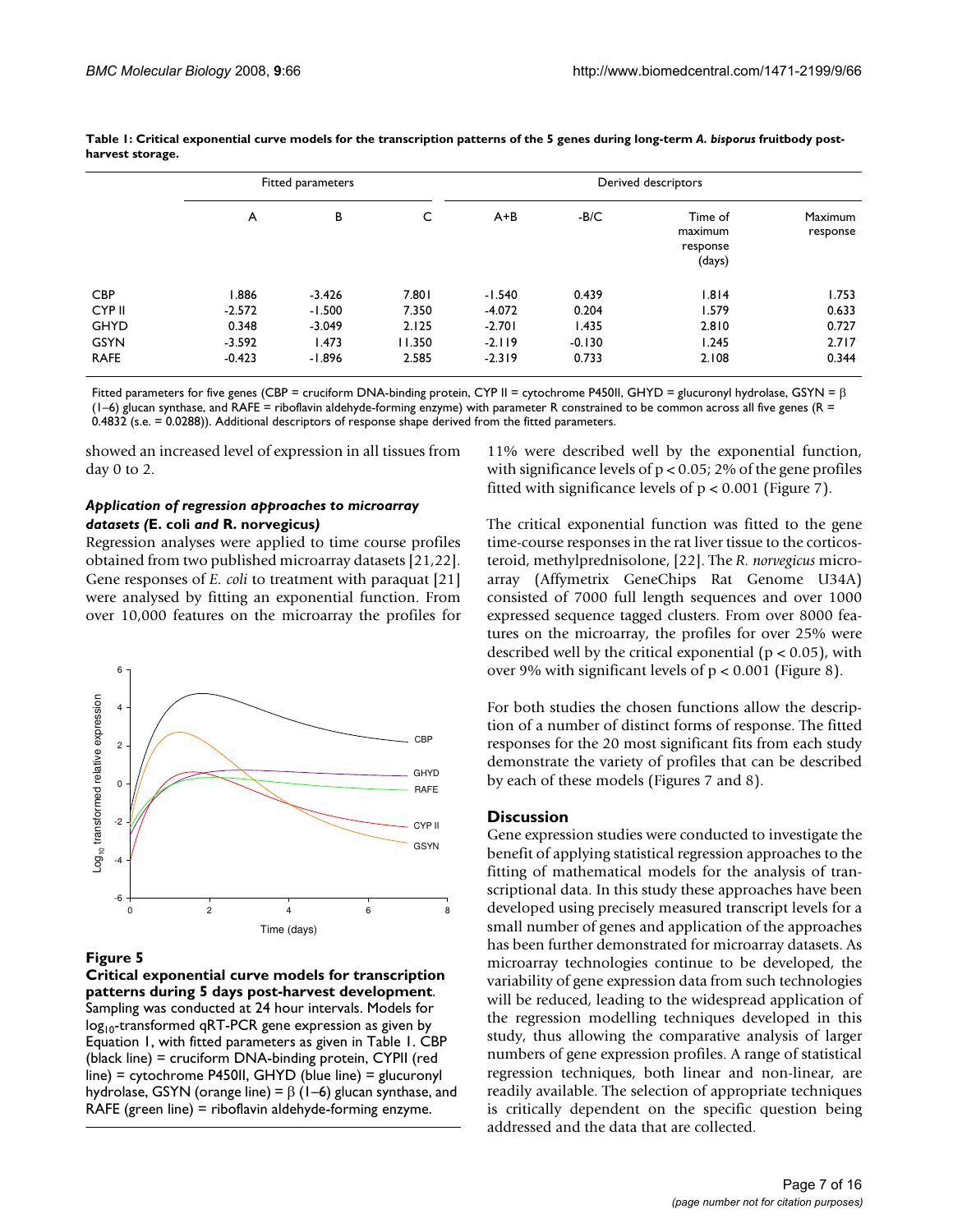<span id="page-7-0"></span>

Gene expression in stipe, cap and gill tissues post-harvest. Mean qRT-PCR (log<sub>10</sub>-transformed) measurements of gene expression of the 5 selected genes at 24 hour intervals post-harvest for 2 days, where mushrooms were dissected into stipe (◆), cap (■) and gill (▲) tissue. Vertical lines show LSD (5%, 16d.f.) for comparing means for different combinations of time and tissue, as calculated from the residual mean square obtained from the ANOVA.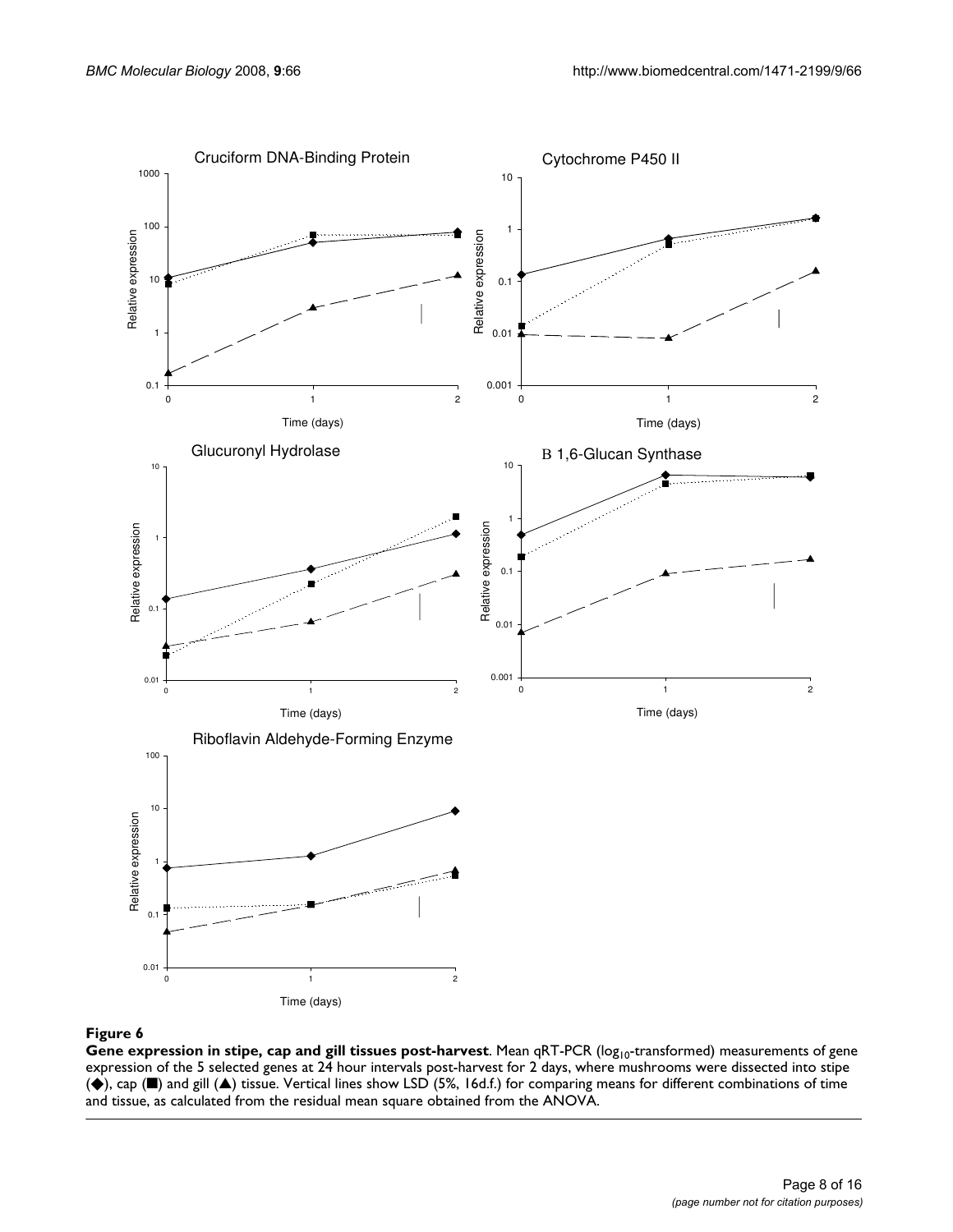<span id="page-8-0"></span>

**Gene expression profiles from** *E. coli* **microarray study**. Fitted exponential curves for the 20 best fitting profiles together with observed data. Horizontal axis is time in minutes, vertical axis is log (base 2) expression value.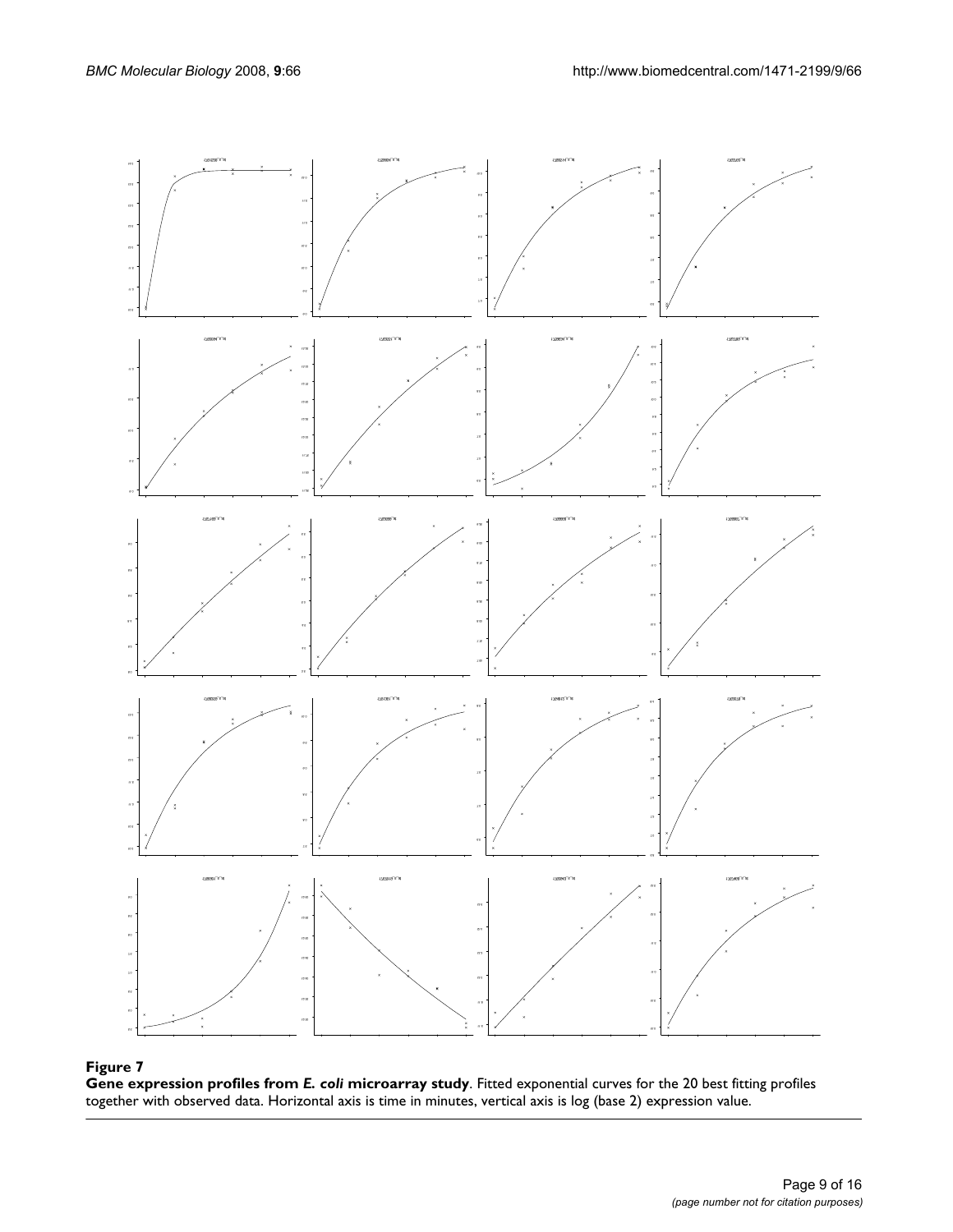<span id="page-9-0"></span>

**Gene expression profiles from** *Rattus norvegicus* **microarray study**. Fitted critical exponential curves for the 20 best fitting profiles together with observed data. Horizontal axis is time in hours, vertical axis is log (base 10) expression value.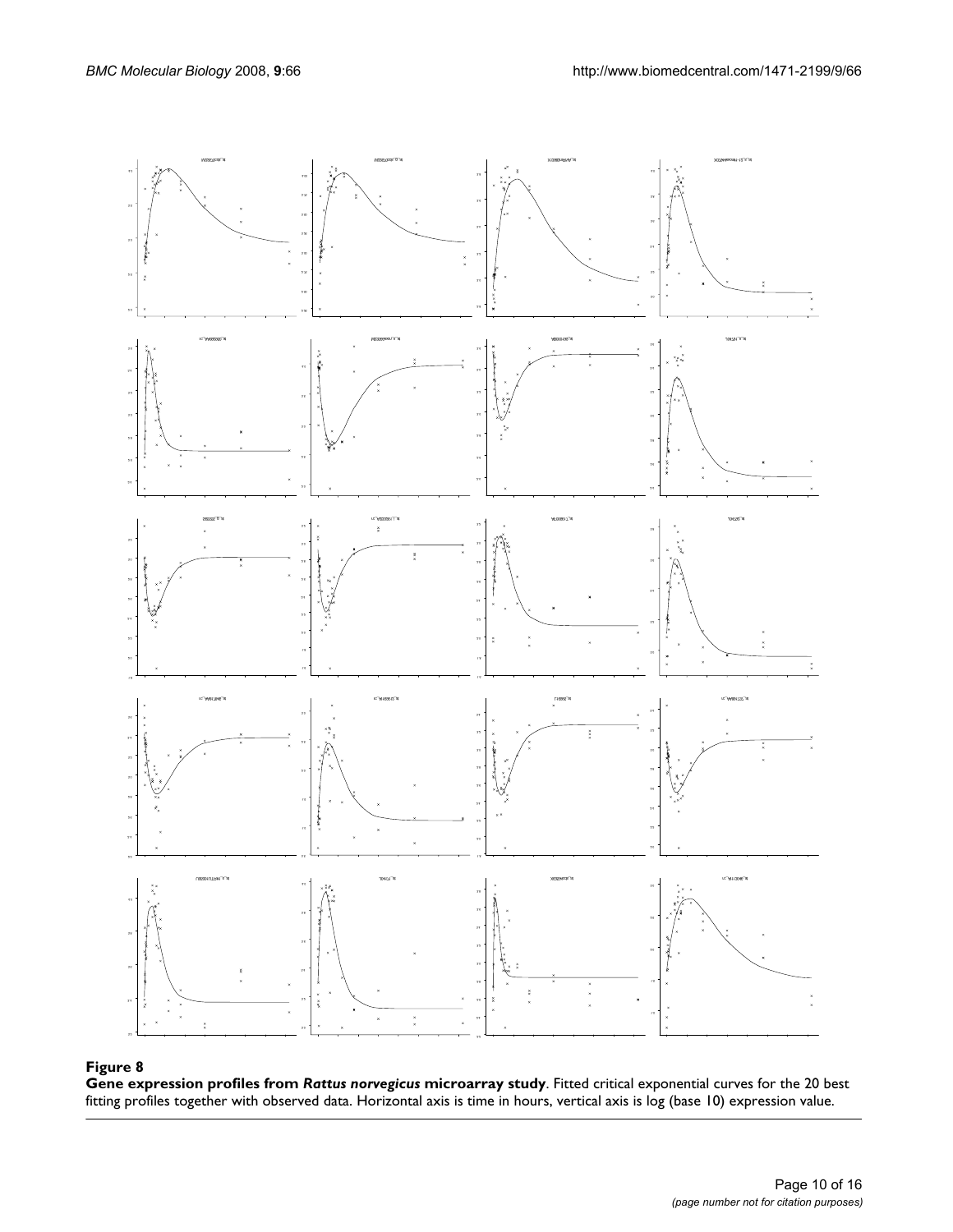For *A. bisporus*, the increases in transcript levels in the first 24 hours following harvest are largely due to transcription rather than losses due to mRNA turnover. 'Split-line or 'broken-stick' regression analysis was used to calculate the time when transcription was initiated, at 13.5 h post-harvest for cytochrome P450II and 16.5 h post-harvest for glucuronyl hydrolase. The novel application of this approach to transcript profiling demonstrates the potential value of this simple mathematical model which has been used previously in such diverse applications as estimating the thresholds for patch size in ecological studies [[23](#page-15-15)], humidity levels in plant pathogen germination experiments [[24\]](#page-15-16) and the mineral density of bones [\[25](#page-15-17)]. Successful application of the 'split-line' or 'broken-stick' model for cruciform DNA-binding protein and β (1–6) glucan synthase would require more sampling points to be made in the first 6 hours to provide sufficient time points to allow the fitting of the baseline response, zeroslope line, and hence allow estimation of the time of initial transcription. For the riboflavin aldehyde-forming enzyme further data are needed beyond 24 hours (but still at 3-hour intervals) to allow estimation of the second linear regression segment, and to again allow calculation of the time of initial transcription.

The time of increased transcription for at least 4 of the 5 tested genes occurs at different times in the first 24 hours post-harvest. This suggests that the response of the mushroom to harvest is not under the control of a single regulatory pathway, such as the signal transduction pathways described for fungal oxidative and osmotic stress responses [\[26](#page-15-18)]. The controlling events in the mushroom are likely to be affected by a range of stimuli, such as stress, nutrient limitation, continued maturation and spore formation, which might illicit both primary or immediate responses, and secondary responses. Here we observed increased transcription first of cruciform DNAbinding protein (approximately 3–6 h), followed by  $\beta$  (1– 6) glucan synthase (approximately 9 h), cytochrome P450II (13.5 h), glucuronyl hydrolase (16.5 h) and riboflavin aldehyde-forming enzyme (> 24 h). Cruciform DNA-binding protein and  $β$  (1–6) glucan synthase may be part of a primary response, while cytochrome P450II, glucuronyl hydrolase and riboflavin aldehyde-forming enzyme are from a secondary response or caused by a later stimulus.

Statistical regression modelling showed similar expression patterns for two *A. bisporus* genes, glucuronyl hydrolase and riboflavin aldehyde-forming enzyme, the latter of which is known to be up-regulated during the development of the non-harvested mushroom [\[20](#page-15-12)]. Further study is required to determine whether the common pattern observed between the genes post-harvest is also observed in the morphogenesis of the non-harvested fruiting body.

The pattern of  $β$  (1–6) glucan synthase gene expression during 5 days storage was different from the other genes studied, with transcript levels falling greatly after 2 d following an initial increase in gene expression. The gene has been hypothesised to be involved in cell wall synthesis [[12](#page-15-5)]. The initial increase in gene expression coincides with the period when hyphae in the cap and stipe elongate, i.e. in the first 2 days post-harvest, a process for which cell wall synthesis is important. Similarly, the reduction in expression after day 2 coincides with the cessation of cell wall synthesis following the full extension of the cap [[27](#page-15-19),[28\]](#page-15-20).

The fitted critical exponential models for the 5-day profiles of cruciform DNA-binding protein and cytochrome P450II had similar shapes, whilst the times of initial transcriptional increase for these two genes, as determined by split-line regressions, were markedly different (3–6 h and 13.5 h respectively). This apparent paradox illustrates the importance of considering transcript responses over a number of different time-scales. The precise function of cruciform DNA-binding protein is not known, however, it is unlikely to be involved in recombination as transcript levels are low in the gill tissue where meiosis occurs. In other organisms, proteins with similar cruciform DNAbinding activity (i.e. HMG proteins) cause the increased and decreased transcription of genes [[29](#page-15-21)[,30](#page-15-22)]. It is possible that the early and abundant transcription of cruciform DNA-binding protein in *A. bisporus* fruiting bodies acts to regulate the expression of other genes.

The spatial transcript levels were different between tissues and for all genes were significantly lower in the gill tissue, indicating a physiological difference from the stipe and cap. The gills are actively growing, respiring and producing spores via meiosis. They are a nutrient 'sink' and are therefore physiologically different from the stipe and cap tissues, which export nutrients and are subject to stress from cell damage. However the increased respiration in gill tissue [[31](#page-15-23)[,28](#page-15-20)] may result in increased ribosomal, and therefore 18S rRNA, levels, to which transcript levels from qRT-PCR are normalised, so the quantitative differences between gills and stipe/cap tissues may be influenced by this. While pairs of genes showed similar patterns of response when described using the critical exponential model, the spatial distribution of transcripts between different tissues varied in some cases. For example, cytochrome P450II and cruciform DNA-binding protein showed similar overall patterns, but cytochrome P450II showed a delayed initial increase in transcription in the gill tissue. Further and more detailed studies of the expression of these genes in the separate tissues are needed to understand the potentially different regulatory mechanisms acting in each tissue.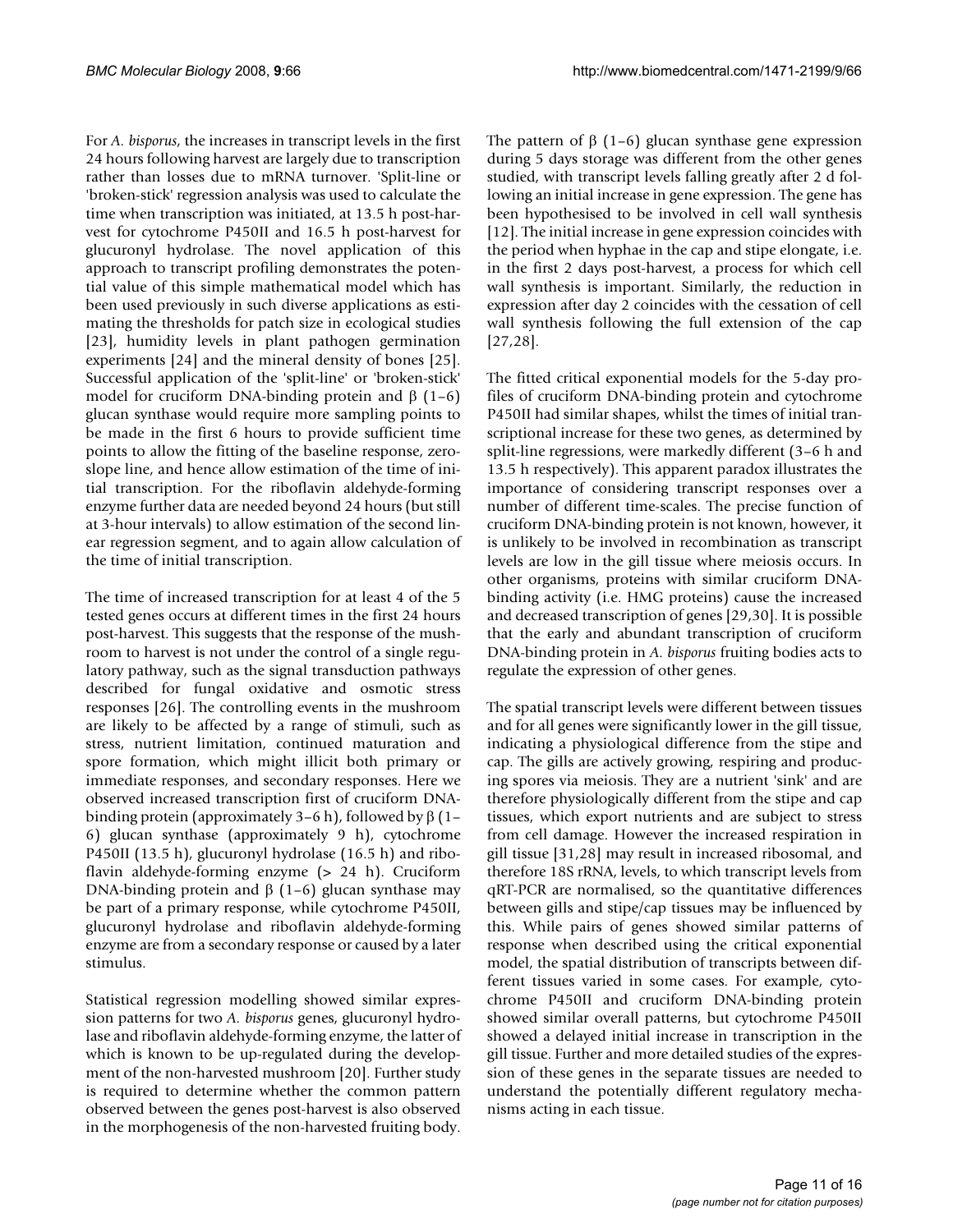The use of a statistical non-linear regression approach to model the gene expression profiles over an extended period offers the opportunity to compare the shapes of the response curves between genes. The critical exponential curve, selected by the observed response shapes and goodness of fit, can be explained in terms of the combination of two processes, in this case RNA synthesis and degradation. A more complex model for such a situation would be the double exponential curve, which is a natural function for a two-timescale process. The critical exponential is the degenerate case of this model and occurs when two processes in a system have the same timescale. In this case, however, there was no evidence for choosing the more complex model. Choice of an appropriate model can be important, but many common non-linear models are based on functional forms derived from observed biological processes. Increased gene transcription is responsible for the initial rapid increase in transcript levels between days 0 to 2. Transcript levels continue to rise until a maximum is reached, followed by a decline towards a steady level, possibly as a consequence of a balance between transcription and degradation (transcript turnover).

The critical exponential model was successful in identifying genes with quantitatively similar patterns of response, which could not have been predicted from their putative protein functions. This approach, therefore, offers a new method by which a large number of genes could be classified according to their initial transcription regulation and subsequent turnover.

Our approach to first model and then cluster allows more genes to be considered and potentially a greater insight to understand the system. The application of this approach to a microarray dataset allows the screening of genes to identify responses that can be described by a particular mathematical function. Thus each gene profile is reduced from noisy observations to a smaller set of biologicallyinterpretable parameters. In the analysis of the microarray datasets, different shapes of profiles fitted by the exponential or critical exponential functions can be identified (Figures [7](#page-8-0) &[8](#page-9-0)), allowing the grouping of genes based on the parameter values. Eliminating the inherent variability in the data through the regression modelling approach allows a more precise comparison of gene profiles and thus improved clustering. For example, the 9% of *R. norvegicus* genes identified that followed the critical exponential curve at the  $p < 0.001$  level represents approx 720 genes compared with the 200 genes identified and modelled by Jin *et al* (2003) [\[22\]](#page-15-14). The groupings of genes then generated by the improved clustering propose hypotheses of regulatory association between genes. For example, the aim of the *E. coli* microarray study was to identify those genes co-regulated with the main regulatory gene, *sox*S,

which was demonstrated to have an exponential-type response following the application of paraquat [\[21\]](#page-15-13). By using an initial regression analysis to identify the subset of genes that can be described by an exponential function, subsequent cluster analyses can focus on this subset of genes with similar, but not identical (see Figure [7](#page-8-0)), shapes of expression profiles. The fitted exponential function parameters for this gene subset could then be used to better identify those genes most closely co-regulated with *sox*S. Whilst our study demonstrates the application of a regression modelling approach to describe gene expression profiles, this approach can be expanded to fully exploit microarray datasets. Application of a wider range of functional forms (for example including functions with similar shapes but also some temporal variation or time delays) offers the potential to develop regulatory networks based on relationships between the shapes of expression profiles as captured by the fitted parameters. Further interpretation of the parameters, alongside knowledge of gene function, might allow the identification of the stimuli driving the observed gene expression responses.

Compared with standard clustering for gene profiles of microarray data, the statistical regression modelling of mathematical functions to describe these profiles eliminates the inherent variability in the data and allows the direct comparison of profile shapes.

# **Conclusion**

This study has illustrated how the use of standard statistical modelling approaches (analysis of variances (ANOVA), linear regression modelling, non-linear regression modelling) commonly used in plant, microbial and ecological sciences, can be used to aid and extend the interpretation of gene expression profiles obtained from qRT-PCR. These approaches have been applied to model profiles of larger numbers of genes obtained from expression microarray studies, and could be further applied to other high-throughput "-omic" technologies. A wide range of statistical approaches have been specifically developed to analyse the vast quantities of data generated in microarray-based studies [[32\]](#page-15-24), assessing both similarities and differences between genes and between treatments. Similarly a number of approaches have been developed to generate mathematical models for assumed networks of gene pathways (based on simple mathematical assumptions) [\[33](#page-15-25)[,34](#page-15-26)]. However, there appears to have been little statistical consideration for the detailed modelling of individual gene expression profiles. The statistical regression modelling approaches applied in this study allow the estimation of parameters which succinctly describe the shapes of gene expression profiles. These parameter estimates (or combinations of them) can then be related directly to the processes stimulating and driving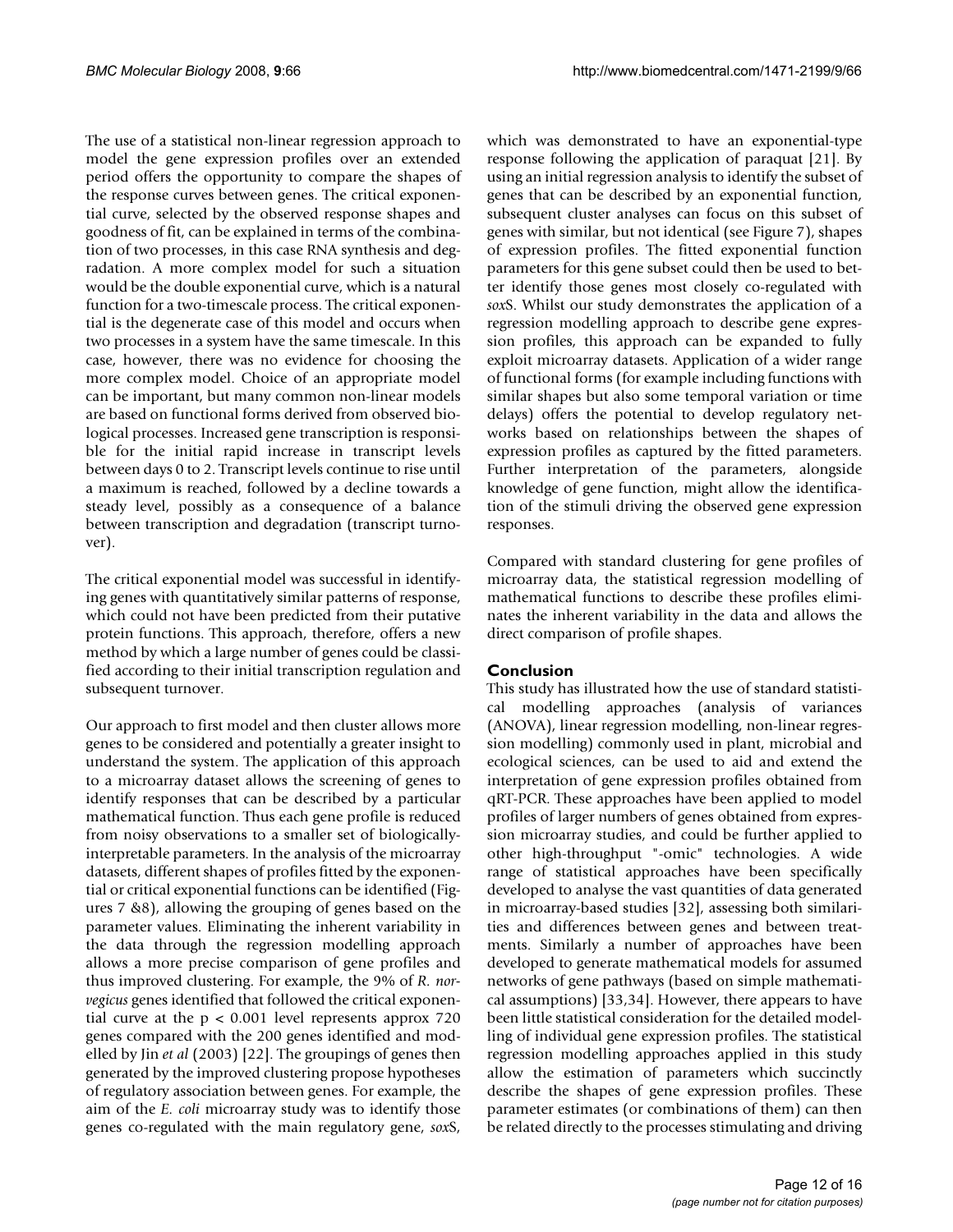the expression of these genes. Comparison of the parameters and expression profiles for a set of genes could then indicate that a sub-set of these genes are co-regulated, with the potential to hypothesise a common regulatory mechanism. Hence, consideration of a wide range of non-linear regression models could provide building blocks for the development of more biologically realistic models of gene expression profiles.

# **Methods**

*Agaricus bisporus* strain A15 (Sylvan, UK) was used throughout the study. Mushrooms were grown on composted wheat straw according to commercial practice at the Warwick HRI BioConversion Unit. Mushrooms were harvested at morphogenetic stage 2 [\[31](#page-15-23)] and were either frozen immediately under liquid nitrogen, termed time 0, or stored for a specified period in a controlled environment, 18°C and 95–95% relative humidity, before freezing under liquid nitrogen. Stored mushrooms were sampled for gene expression profiling over i) 0 to 24 hour time course post-harvest (three hourly intervals), ii) 0 to 5 day time course following harvest (24 hourly intervals), and iii) 0 to 48 hours post-harvest (24 hour intervals), with mushrooms dissected into stipe, cap and gill tissues. Three replicate mushrooms were taken for each sampling point and frozen samples were stored at -80°C.

#### *RNA isolation*

RNA was isolated from mushroom tissues according to established phenol/chloroform extraction protocols [\[35](#page-15-27)]. Absorbance measurement at 260 nm and 280 nm were used to assess RNA concentration and purity. RNA integrity was determined with formaldehyde agarose gel electrophoresis [[36\]](#page-15-28). For experiments involving reverse transcriptase, RNA samples were treated with RQ1 RNAsefree DNAse enzyme (Promega, Southampton, UK) according to manufacturer's instructions

# *Quantitative RT-PCR (qRT-PCR)*

Transcript levels were determined using the ABI Prism 7900 HT sequence detector (TaqMan™) and SYBR® Green fluorescent reporter dye. Reverse transcription was carried out using the Thermoscript™ RT-PCR system (Invitrogen, Life Technologies, Paisley, UK) in 20 μl volumes containing 50 ngμl-1 random hexamers, 1 μg total RNA, 1 μl Thermoscript reverse transcriptase (15 U μl-1), 4 μl 5× Thermoscript™ buffer, 1 μl 0.1 M DTT and 1 μl RNaseOUT<sup>™</sup> (40 U µl<sup>-1</sup>). Reactions were carried out at 25 °C for 10 minutes, followed by 50 minutes at 50°C and terminated at 85°C for 5 minutes. Each cDNA sample was treated with RNAse H according to manufacturer's instructions and diluted to 100 μl final volume. cDNA samples were taken from three replicate mushrooms per time point.

PCR reactions were performed in 15 μl volumes consisting of 1 μM of each primer, 20 ng of cDNA sample and 7.5 μl of 2× SYBR® Green PCR Mix (Applied Biosystems, Warrington, UK). All sample and standard reactions were carried out in triplicate. PCR cycling conditions consisted of one cycle of 50°C for 2 min and 95°C for 10 min followed by 40 cycles 95°C 15 sec and 60°C for 1 min. This was followed by a dissociation step of 95°C for 15 sec, 60°C for 15 sec and increase to 95°C with a 2% ramp rate. The dissociation step was used for melting curve analysis in order to detect primer dimers and non-specific products in the reaction. Standard curves were generated for each gene using cDNA (0.625 ngµ $l$ -1 to 20 ngµ $l$ -1) from a whole 2-day stored mushroom, which contains large amounts of target transcripts. The primer sets used (Table [2](#page-13-0)) were designed from cDNA sequence information for each gene [\[12](#page-15-5)] using the Primer Express<sup>®</sup> software version 2.0 Applied Biosystems, Warrington, UK).

Data analysis utilised the ABI PRISM sequence detector® software (SDS) (version 2.0) to determine the cycle threshold of each sample (Ct-Target) which was normalised to the cycle threshold of the 18S rRNA qRT-PCR product (Ct-Control) for the same sample [[37](#page-15-29),[38\]](#page-15-30). The ΔCt equation ( $\Delta$ Ct = 2(CtControl-CtTarget)) was used to calculate the amount of each target transcript relative to the amount of 18S rRNA.

The control treatments were (a) water control using sterilised diethylpyrocarbonate (DEPC)-treated water in the place of the cDNA sample to detect environmental DNA contamination and primer-based artefacts (b) DNAsetreated RNA to assess for contaminating DNA in the RNA samples, and (c) the absence of primers during the reverse transcription step, but present during PCR, to detect contaminating DNA and the possibility of active reverse transcriptase present during PCR.

# *Northern hybridisation analysis*

Total RNA,  $\sim$ 10 μg, from each sample was separated by formaldehyde agarose gel electrophoresis and immobilised onto nylon membranes as per established protocols [[35](#page-15-27)]. Hybridisation was carried out using randomly primed [α-32P]dCTP probes and post-hybridisation washes carried out using established protocols [\[35](#page-15-27)]. To produce the probes, phagemid clones containing the cDNAs were restricted with *Hin*dIII and *Bam*HI and fragments separated by agarose gel electrophoresis, excised and purified using the Qiagen gel purification protocol. Purified fragments were used as templates for random priming incorporating [α-32P]dCTP (*Redi*prime kit, Amersham Pharmacia Biotech., Buckinghamshire, UK). *Agaricus bisporus* 28S rRNA gene was used as a loading control as described previously [\[12](#page-15-5),[39\]](#page-15-31). Hybridisation intensity of each gene-specific probe used in Northern analysis was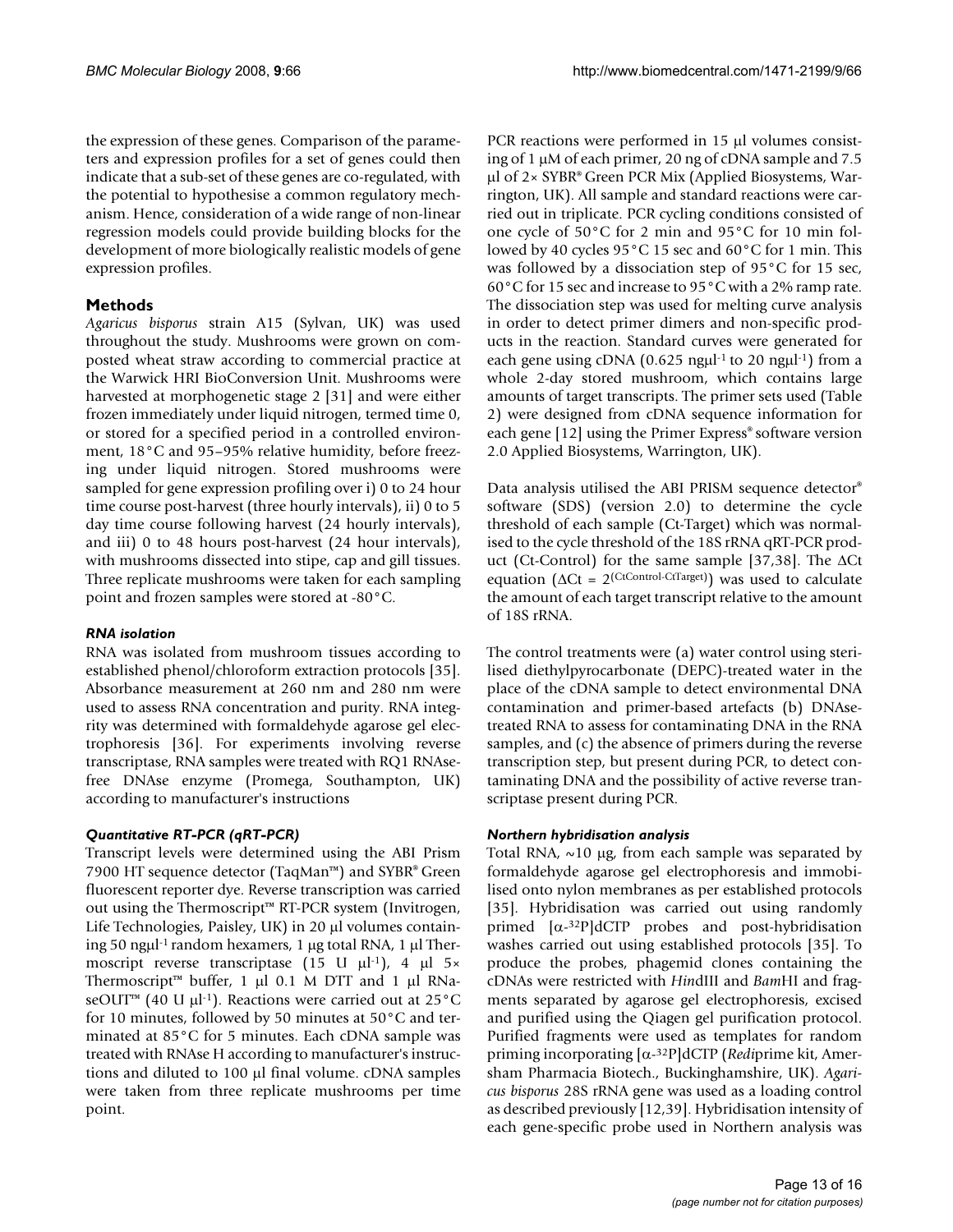| Gene                                 | Oligonucleotide                         | <b>Amplicon</b><br>length (bp) |
|--------------------------------------|-----------------------------------------|--------------------------------|
| <b>Cruciform DNA-binding protein</b> | Forward: 5'-CGCTGGTGAAGCTGAGAACA-3'     | 74                             |
|                                      | Reverse: 5'- CAGCGATTTGGTCCGTCATA-3'    |                                |
| <b>Cytochrome P450II</b>             | Forward: 5'-GCCGATATTTTGCTCTGAATGC-3'   | 75                             |
|                                      | Reverse: 5'- GCGCAGGCTTGATATCGAA-3'     |                                |
| $\beta$ (1–6) Glucan synthase        | Forward: 5'-TCAATCTTCTTGATGCTCATTGC-3'  | 70                             |
|                                      | Reverse: 5'- TGCGCAAACAACCTATTCC-3'     |                                |
| <b>Glucuronyl hydrolase</b>          | Forward: 5'-TGATGGAATTGTACCATGGGATT-3'  | 74                             |
|                                      | Reverse: 5'- AGCGATAGTTGCTGCTGAAGAA-3'  |                                |
| Riboflavin aldehyde-forming enzyme   | Forward: 5'-CGGCAGCGGAGACCATT-3'        | 65                             |
|                                      | Reverse: 5'- TGACTTTCACGTATTTGCTTTGT-3' |                                |
| <b>18S rRNA</b>                      | Forward: 5'-ACAACGAGACCTTAACCTGCTAA-3'  | 78                             |
|                                      | Reverse: 5'- GACGCTGACAGTCCCTCTAAGAA-3' |                                |

<span id="page-13-0"></span>**Table 2: Oligonucleotides used in the qPCR for the selected** *Agaricus bisporus* **genes**

determined using scanning densitometry (Personal Densitometer SI, Molecular Dynamics, CA, USA). Transcript levels for each gene were calculated relative to the hybridisation intensity recorded for the 28S rRNA gene probe for each sample tested. Northern analysis was performed on total RNA from two replicate mushrooms per time sample or time × tissue sample for transcripts of each gene examined.

#### *Statistical analysis*

Comparisons of the transcript levels, as determined by Northern analysis scanning densitometry and qRT-PCR, were made for each gene by calculating correlation coefficients, and by fitting linear and exponential regression responses to explain the Northern analysis measurements in terms of those from the qRT-PCR. Within each experiment, two replicate Northern analysis measurements were paired with the qRT-PCR values obtained from the same replicate mushroom RNA extracts (note that for one replicate of each sampling point within each experiment no Northern analysis measurement was obtained).

Quantitative RT-PCR data of transcription levels for each gene were analysed using analysis of variance (ANOVA) for each experiment (0–24 h, 0–5d and 0–48 h between different tissues) separately. Three replicate mushrooms were assayed at each time or for each tissue-by-time combination. Prior to analysis, the data were subjected to a logarithm (base 10) transformation to satisfy the ANOVA assumption of homogeneity of variance. The significance of the overall treatment effects (time only in two experiments, time, tissue and the interaction between these factors in the third) was assessed using an F-test, and the significance of differences between individual treatment means was assessed by comparison with appropriate standard errors of differences (SEDs). Treatment differences noted in the text are significant at the 5% level unless stated otherwise.

For the qRT-PCR data only, regression analyses were used to model the gene expression changes over time. 'Splitline' or 'broken-stick' regression analysis of transcription levels from 0–24 h was applied to estimate the time when the up-regulation of each gene commenced. The 'brokenstick' model consists of two linear regression segments fitted to distinct subsets of the data, with separate estimates of slope and intercept for each segment. In this case the first line segment was constrained to have a slope of zero. A sequence of models was fitted to the data for each gene, splitting the data set into two parts (time  $\leq x$  hours: time > *x* hours, for each of the observed values of *x*). The best model for each gene was chosen as the one with the minimum sum of residual sums of squares for the two regressions. The time point where the two lines crossed was postulated as the time when increased gene transcription began.

The long-term gene transcript profiles (0–5d) were modelled using the critical exponential curve (Equation 1), fitted to the  $log_{10}$ -transformed data.

$$
y(t) = A + (B + Ct)R^t + \varepsilon
$$
 (Equation 1)

where *A*, *B*, *C* and *R* are parameters, *y* is the gene expression response ( $log_{10}$  transformed), *t* is storage time, and  $\varepsilon$ represents the errors, assumed to follow a Normal distri-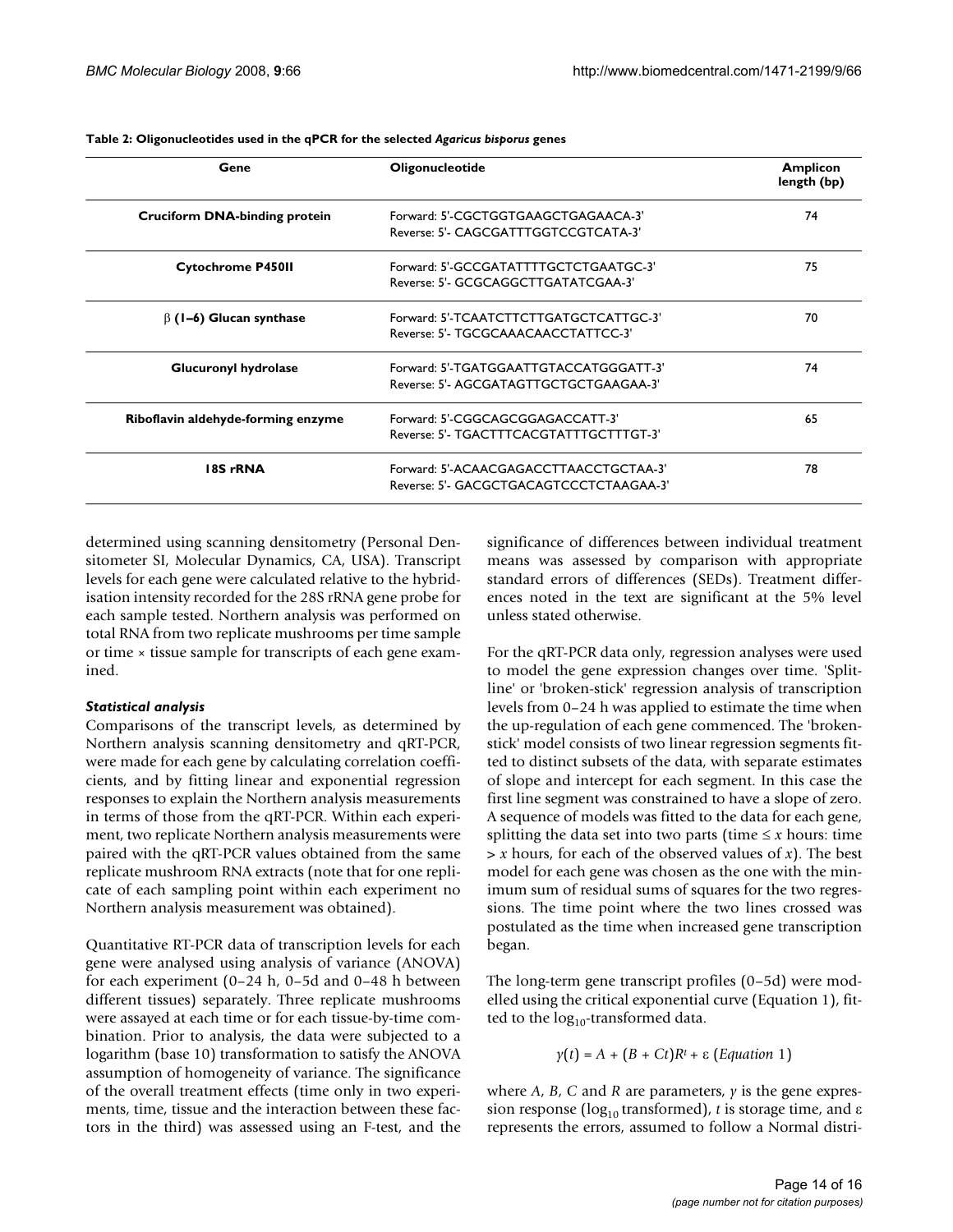bution with mean zero and a constant variance. This form of curve was selected following an initial graphing of the responses, as it can be used to describe a rapidly increasing phase followed by a decline or plateau, and after assessment of how well it fitted the observed data compared with both the simpler exponential model and the more complex double exponential model. The parameters of this non-linear response can be interpreted in terms of a postulated mechanism driving the observed gene expression responses, in this case potentially quantifying the relationship between transcript synthesis and degradation. The fitted parameters, and hence the shapes of the fitted curves, were compared between genes using a parallel curves analysis, either constraining each parameter to be the same across all five genes, or allowing variation in the values taken by each parameter between genes. This analysis provides a basis for comparing a sequence of possible models, and assessment of the change in residual variance between models allows the most appropriate model for the observed data to be determined.

#### *Application of regression modelling to microarray datasets*

The regression modelling approach was applied to publicly-available microarray datasets from different organisms (*E. coli* and *R. norvegicus*), previously published [[21](#page-15-13),[22\]](#page-15-14). The datasets were selected as having an appropriate time course with a fixed time point at which a treatment was applied generating an expression response, with evidence that gene profiles could be described by a standard response function. For the *E. coli* study [\[21\]](#page-15-13) the master regulatory gene *sox*S demonstrated an exponential-type response to the application of paraquat. To identify all genes with a similar exponential shape of response, an exponential function was fitted using the regression modelling approach to all gene expression profiles from this microarray study, and the significance of each fit was determined. Similarly, a number of genes from *R. norvegicus* liver tissue treated with corticosteroid displayed profiles appearing to follow the same critical exponential curve as fitted to the *A. bisporus* data (Equation 1) [\[22](#page-15-14)]. The critical exponential function was thus fitted to all genes in this dataset to determine the proportion of gene profiles that were adequately described by this function.

#### **Authors' contributions**

DCE participated in the design of the study, prepared all samples, carried out molecular genetic studies and drafted the manuscript. AM carried out statistical analysis and helped draft the manuscript. MJS participated in the design of the study and aided in molecular genetic studies. KSB conceived of the study, participated in its design and helped to draft the manuscript.

#### **Additional material**

#### <span id="page-14-5"></span>**Additional file 1**

*Northern hybridizations for all five genes in each experiment. (A) 0– 24 hr experiment, (B) 0–5 day experiment, (C) tissues over 2 day experiment. 28S rRNA = loading control, CBP = cruciform DNA-binding protein, CYP II = cytochrome P450II, GHYD = glucuronyl hydrolase, GSYN =* β *(1–6) glucan synthase, and RAFE = riboflavin aldehyde-forming enzyme*

Click here for file

[\[http://www.biomedcentral.com/content/supplementary/1471-](http://www.biomedcentral.com/content/supplementary/1471-2199-9-66-S1.doc) 2199-9-66-S1.doc]

## <span id="page-14-6"></span>**Additional file 2**

*Comparison of gene expression responses measured using Northern analysis and qRT-PCR: correlation coefficient. Summary of linear regression and exponential regression fits (larger values indicate a better fit), and minimum and maximum values of gene expression as measured by qRT-PCR. (CBP = cruciform DNA-binding protein, CYP II = cytochrome P450II, GHYD = glucuronyl hydrolase, GSYN =* β *(1–6) glucan synthase, and RAFE = riboflavin aldehyde-forming enzyme).* Click here for file

[\[http://www.biomedcentral.com/content/supplementary/1471-](http://www.biomedcentral.com/content/supplementary/1471-2199-9-66-S2.doc) 2199-9-66-S2.doc]

# <span id="page-14-7"></span>**Additional file 3**

*Relationships between Northern analysis response and qRT-PCR measurements. Exponential regression curve showing the relationship between the Northern analysis response (y axis) and the qRT-PCR response (x axis) for all five genes and all three experiments. Column 1 is for the 0–24 hr experiment, column 2 is for the 0–5 day experiment, column 3 is for the tissues over 2 day experiment. Each row is for a different gene: CBP = cruciform DNA-binding protein, CYP II = cytochrome P450II, GHYD = glucuronyl hydrolase, GSYN =* β *(1–6) glucan synthase, and RAFE = riboflavin aldehyde-forming enzyme* Click here for file

[\[http://www.biomedcentral.com/content/supplementary/1471-](http://www.biomedcentral.com/content/supplementary/1471-2199-9-66-S3.doc) 2199-9-66-S3.doc]

#### **Acknowledgements**

Funding was provided by the UK Government Department for Food and Rural Affairs (DEFRA) project HH2116SMU.

#### **References**

- <span id="page-14-0"></span>1. Dopazo J, Zanders E, Dragoni I, Amphlett G, Falciani F: **[Methods and](http://www.ncbi.nlm.nih.gov/entrez/query.fcgi?cmd=Retrieve&db=PubMed&dopt=Abstract&list_uids=11251224) [approaches in the analysis of gene expression data.](http://www.ncbi.nlm.nih.gov/entrez/query.fcgi?cmd=Retrieve&db=PubMed&dopt=Abstract&list_uids=11251224)** *J Immunol Methods* 2001, **250(1–2):**93-112.
- 2. Tamames J, Clark D, Herrero J, Dopazo J, Blaschke C, Fernandez JM, Oliveros JC, Valencia A: **[Bioinformatics methods for the analy](http://www.ncbi.nlm.nih.gov/entrez/query.fcgi?cmd=Retrieve&db=PubMed&dopt=Abstract&list_uids=12141992)[sis of expression arrays: data clustering and information](http://www.ncbi.nlm.nih.gov/entrez/query.fcgi?cmd=Retrieve&db=PubMed&dopt=Abstract&list_uids=12141992) [extraction.](http://www.ncbi.nlm.nih.gov/entrez/query.fcgi?cmd=Retrieve&db=PubMed&dopt=Abstract&list_uids=12141992)** *J Biotechnol* 2002, **98:**269-283.
- <span id="page-14-1"></span>3. Reimers M: **[Statistical analysis of microarray data.](http://www.ncbi.nlm.nih.gov/entrez/query.fcgi?cmd=Retrieve&db=PubMed&dopt=Abstract&list_uids=15849016)** *Addict Biol* 2005, **10:**23-35.
- <span id="page-14-2"></span>4. Tai YC, Speed TP: **A multivariate empirical Bayes statistic for replicated microarray time course data.** *Ann Stat* 2006, **34(6):**2387-2412.
- <span id="page-14-3"></span>5. Manfield IW, Jen CH, Pinney JW, Michalopoulos I, Bradford JR, Gilmartin PM, Westhead DR: *Arabidopsis* **Co-expression Tool (ACT): web server tools for microarray-based gene expression analysis.** *Nucleic Acids Res* 2006, **34:**504-509.
- <span id="page-14-4"></span>6. Persson S, Wei H, Milne J, Page GR, Somerville CR: **[Identification](http://www.ncbi.nlm.nih.gov/entrez/query.fcgi?cmd=Retrieve&db=PubMed&dopt=Abstract&list_uids=15932943) [of genes required for cellulose synthesis by regression analy](http://www.ncbi.nlm.nih.gov/entrez/query.fcgi?cmd=Retrieve&db=PubMed&dopt=Abstract&list_uids=15932943)-**